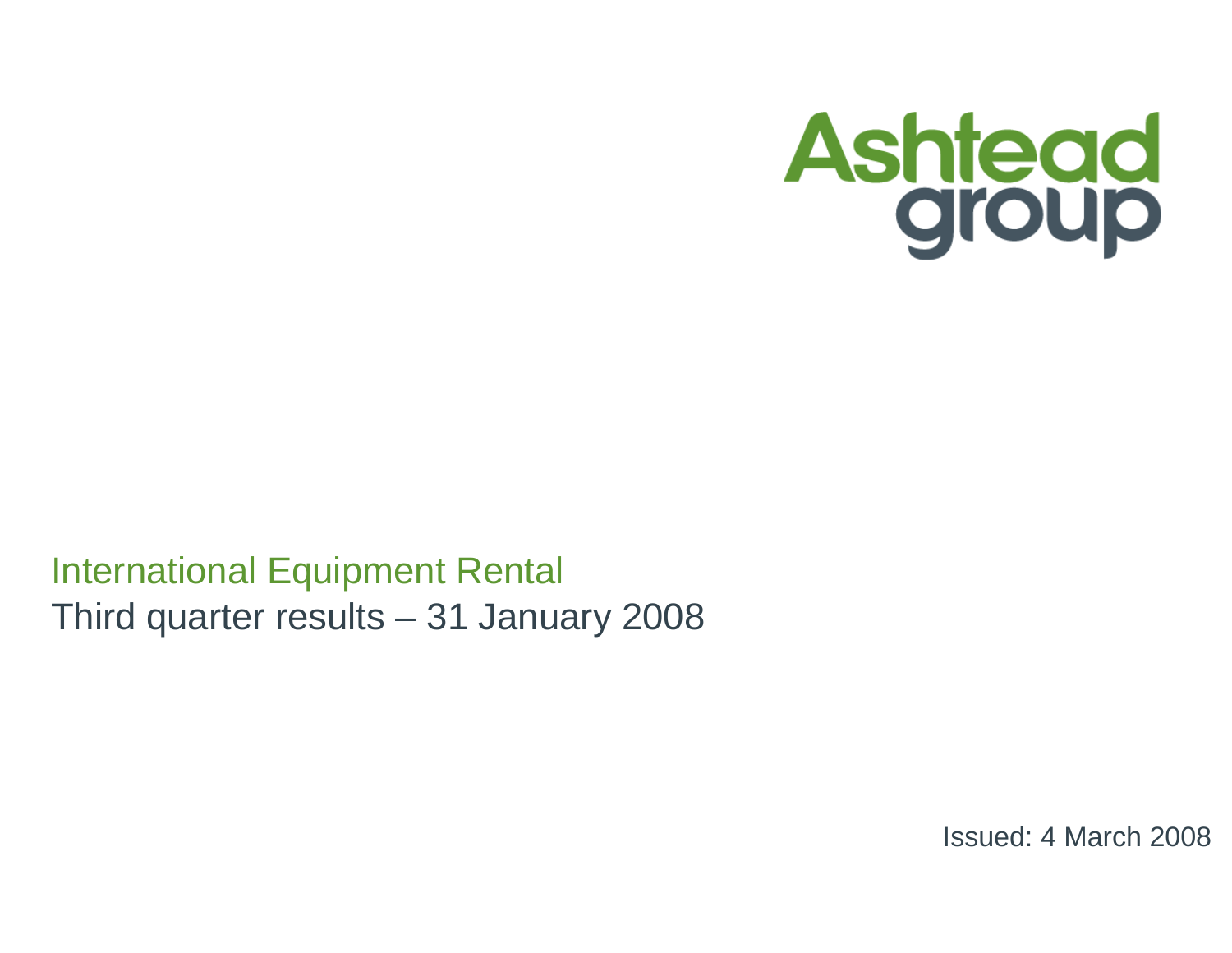# Legal notice

This presentation has been prepared to update equity analysts on the Group's performance and does not constitute an offer of securities or otherwise constitute an invitation or inducement to any person to underwrite, subscribe for or otherwise acquire securities in Ashtead Group plc or any of its subsidiary companies.

The presentation contains forward looking statements which are necessarily subject to risks and uncertainties because they relate to future events. Some of the factors which may adversely impact some of these forward looking statements are discussed in the Group's unaudited results for the third quarter and nine months ended 31 January 2008 under "Markets and outlook" and "Principal risks and uncertainties" which may be viewed on the Group's website at www.ashtead-group.com.

The presentation contains supplemental non-GAAP financial and operating information which the Group believes provides valuable insight into the performance of the business. Whilst this information is considered as important, it should be viewed as supplemental to the Group's financial results prepared in accordance with International Financial Reporting Standards and not as a substitute for them.

**Ashteg**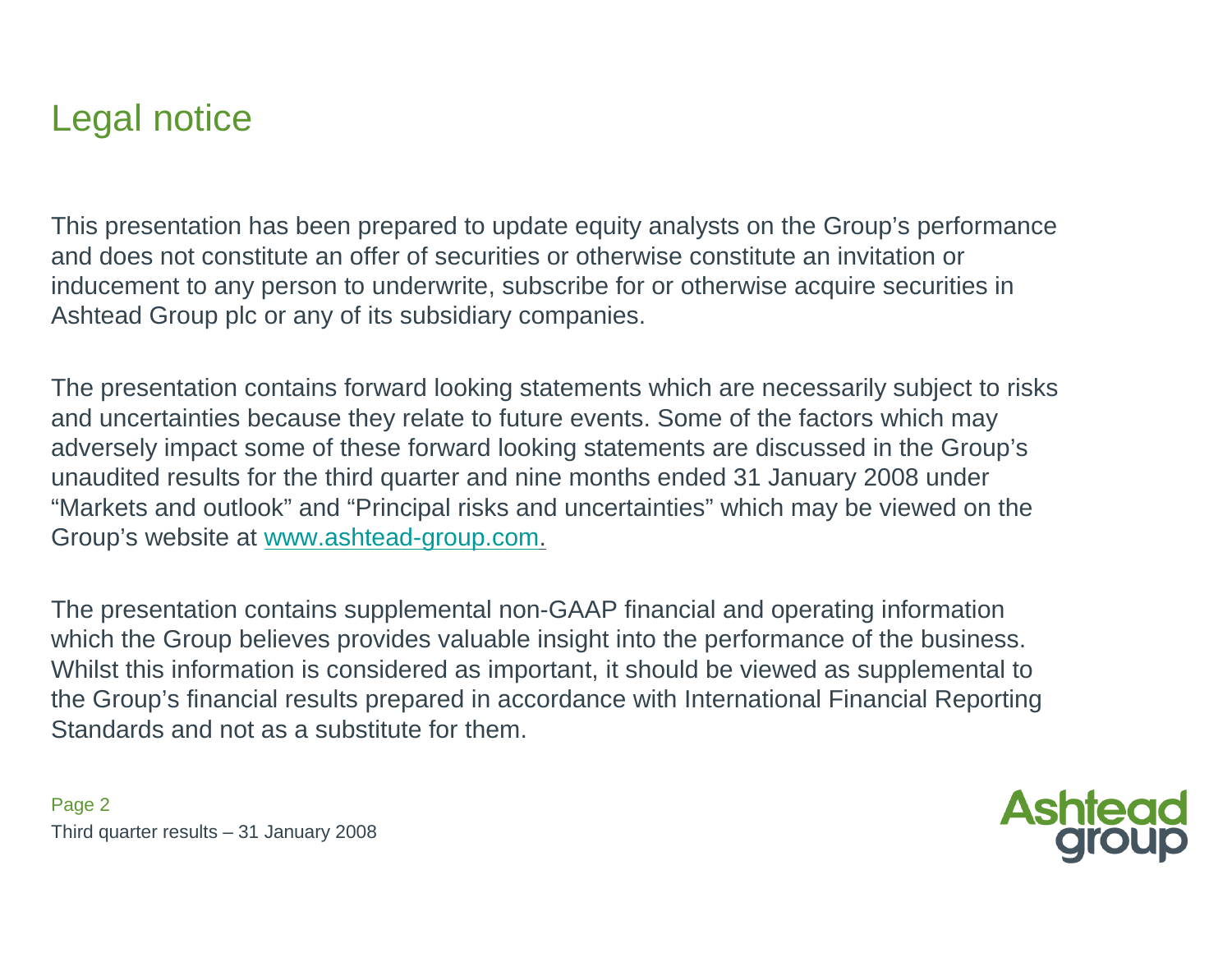Financial ReviewIan Robson – finance director

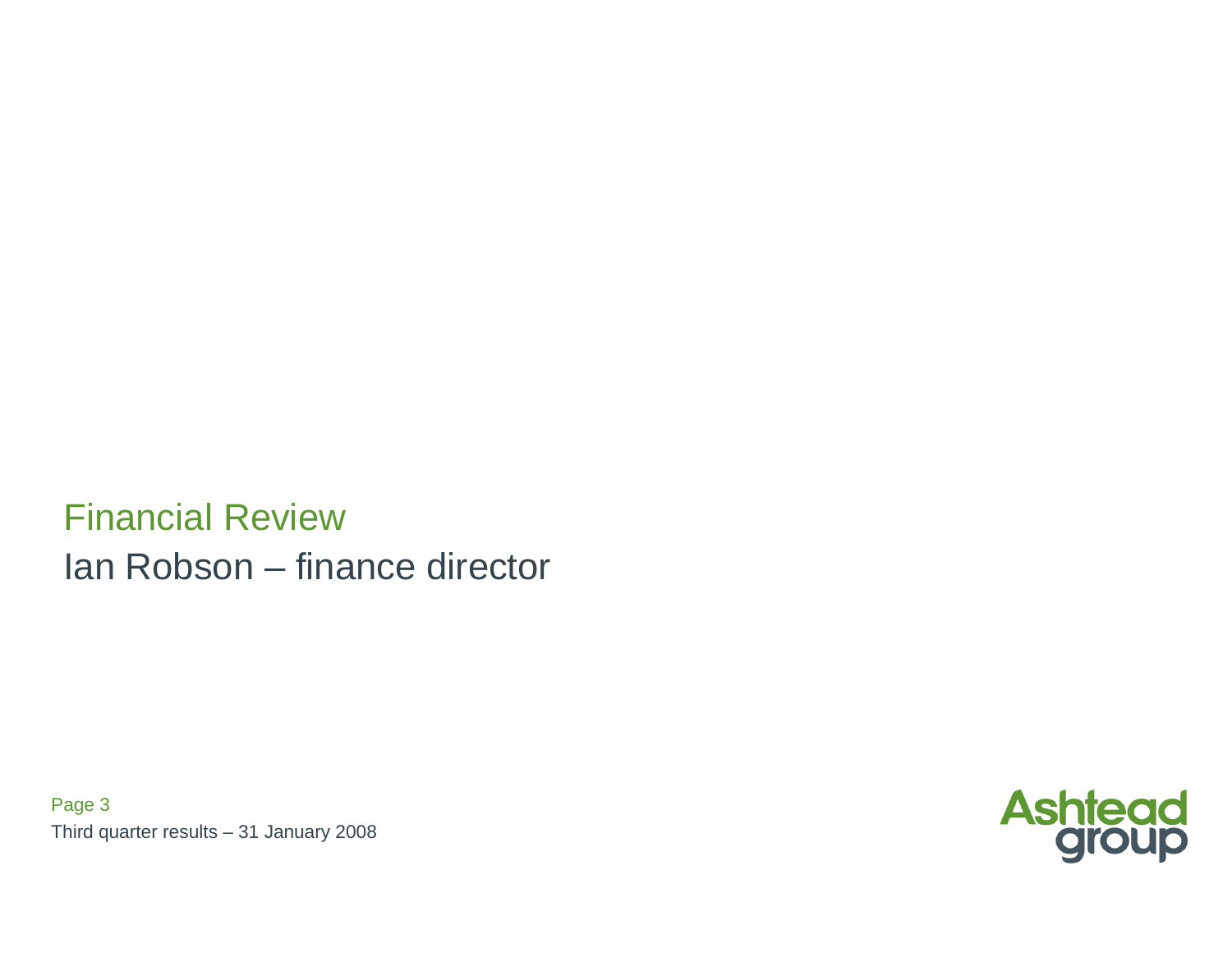# Summary results – third quarter

|                     |                    |              | Growth       |           |             |  |  |  |
|---------------------|--------------------|--------------|--------------|-----------|-------------|--|--|--|
|                     |                    |              |              | At actual | At constant |  |  |  |
|                     |                    | 2008         | 2007         | rates     | rates       |  |  |  |
|                     |                    | £m           | £m           |           |             |  |  |  |
| Revenue             |                    | 237.2        | 240.0        | $-1\%$    | $+2\%$      |  |  |  |
| EBITDA*             |                    | 86.3         | 76.5         | $+13%$    | $+17%$      |  |  |  |
| Operating profit*   |                    | 40.1         | 32.1         | $+25%$    | $+29%$      |  |  |  |
| Profit before tax*  |                    | 20.8         | 11.3         | $+82%$    | $+81%$      |  |  |  |
| Earnings per share* |                    | 2.5p         | 1.3p         | $+83%$    | $+84%$      |  |  |  |
| Pro forma margins   | - EBITDA           | 36.4%        | 31.9%        |           |             |  |  |  |
|                     | - Operating profit | <u>16.9%</u> | <u>13.4%</u> |           |             |  |  |  |

\* Before exceptional items, amortisation of acquired intangibles and fair value remeasurements

Note: Rental and rental related revenue (excluding sales) up 3% at constant exchange rates to £223.6m

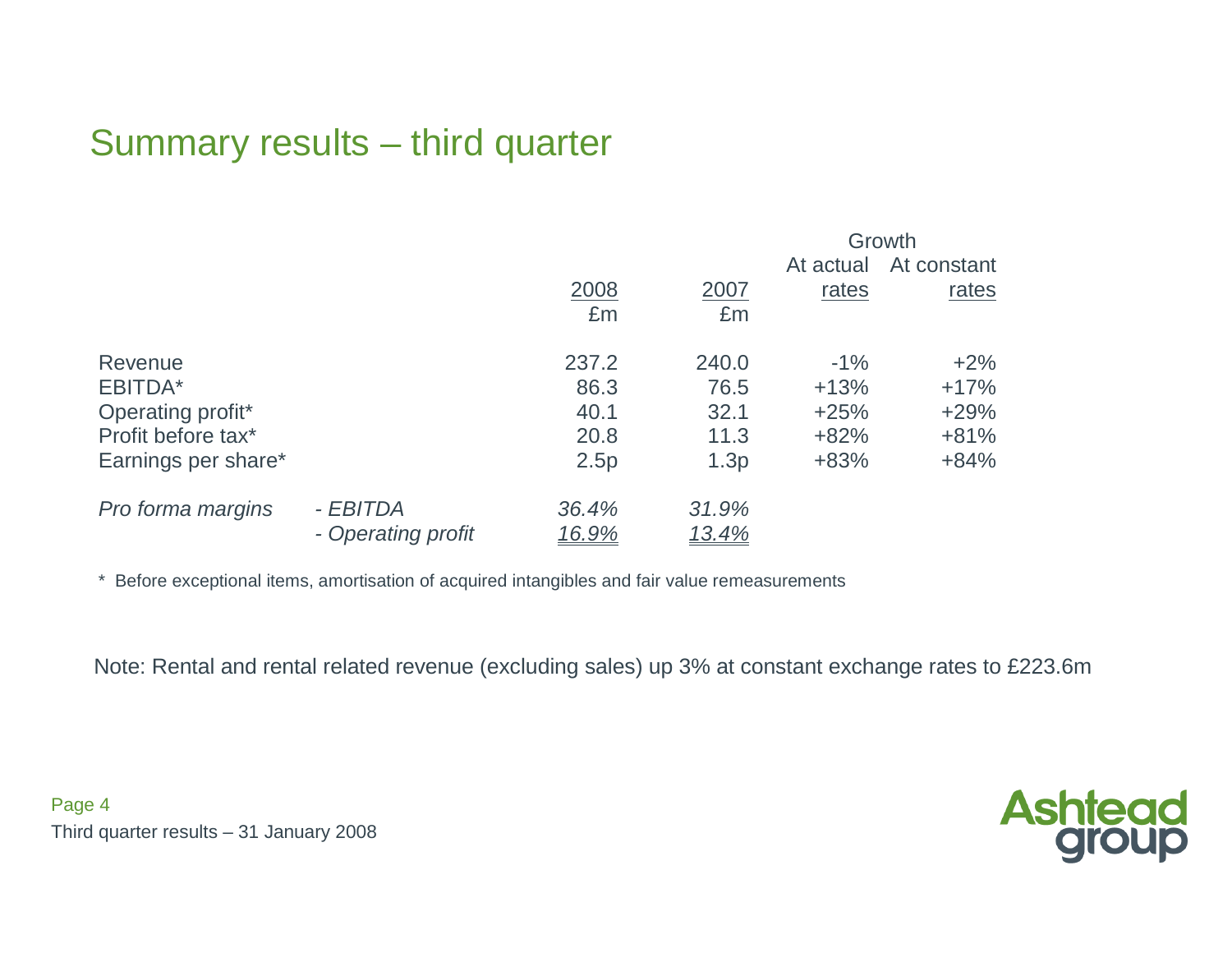# Operating margins continue to improve



LTM EBITDA margin

#### LTM operating profit margin



Existing Group before NationsRent $\mathcal{L}_{\mathcal{A}}$ 

- **Pro forma including NationsRent Actual Group post-acquisition** 
	-

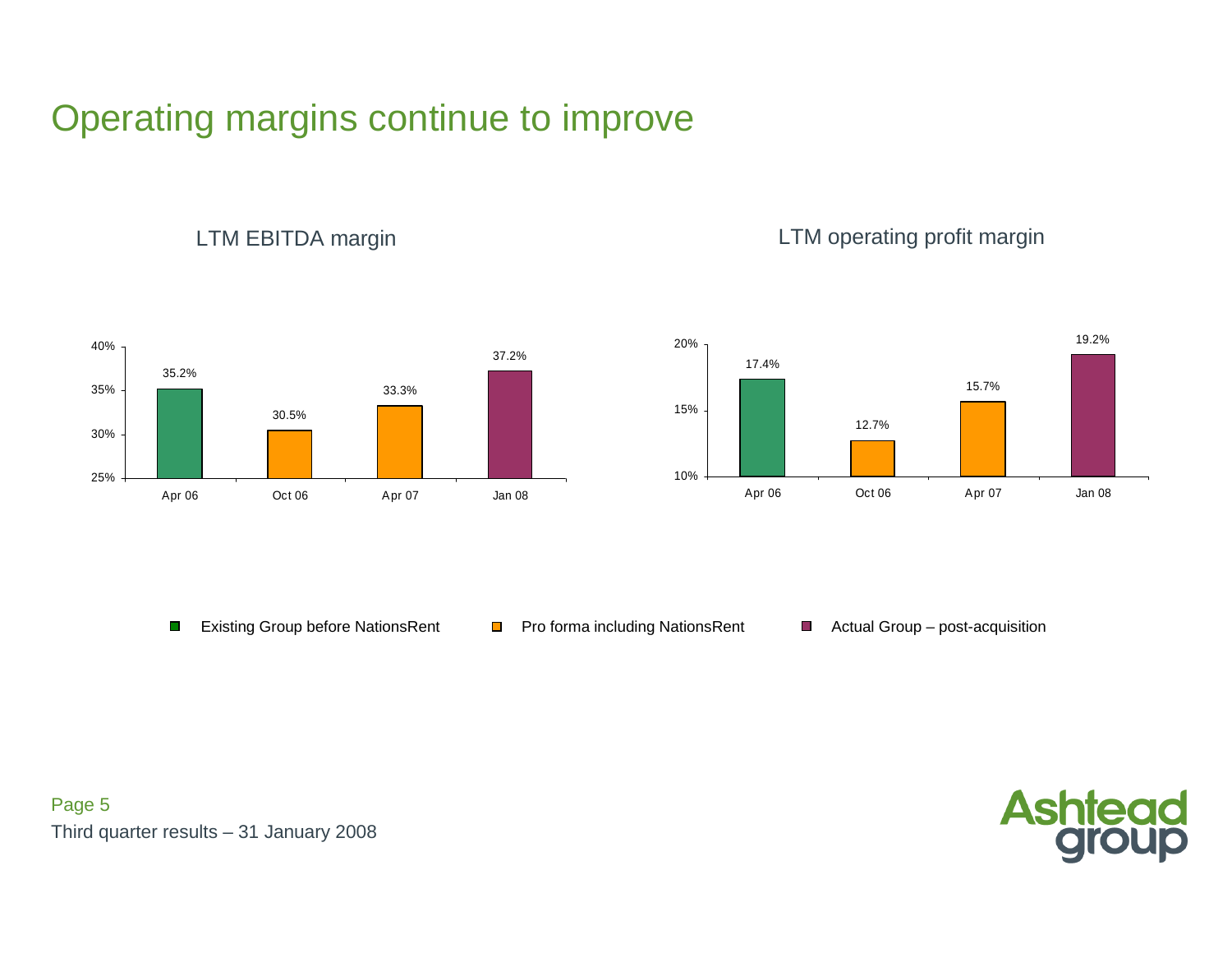# Cash flow set to increase as maintenance capex need reduces

|                                                           | Nine months to |                | LTM to        | Year to        |
|-----------------------------------------------------------|----------------|----------------|---------------|----------------|
|                                                           | 31 January     |                | 31 January    | 30 April       |
|                                                           | 2008           | 2007           | 2008          | 2007           |
|                                                           | £m             | £m             | £m            | £m             |
|                                                           |                |                |               |                |
| <b>EBITDA</b>                                             | <u>291.5</u>   | 231.4          | 370.4         | 310.3          |
| Cash inflow from operations before exceptional items      | 265.2          | 236.2          | 348.3         | 319.3          |
| Net maintenance capital expenditure                       | (125.0)        | (103.2)        | (188.7)       | (166.9)        |
| Interest and tax                                          | (48.9)         | (40.9)         | (77.2)        | (69.2)         |
| Free cash flow after interest                             | 91.3           | 92.1           | 82.4          | 83.2           |
| Growth capital expenditure                                | (120.8)        | (120.4)        | (63.3)        | (62.9)         |
| Dividends paid                                            | (6.1)          | (4.0)          | (9.1)         | (7.0)          |
| Cash flow before acquisitions & buybacks                  | (35.6)         | (32.3)         | 10.0          | 13.3           |
| Share buybacks                                            | (12.1)         | (4.9)          | (12.1)        | (4.9)          |
| Acquisitions and integration costs (net of equity issued) | (14.0)         | (238.4)        | (22.7)        | (247.1)        |
| Increase in total debt                                    | <u>(61.7)</u>  | <u>(275.6)</u> | <u>(24.8)</u> | <u>(238.7)</u> |

- •Net capex of £252m in 12 months to January 2008 compares to 2008/9 guidance of £175m
- $\bullet$ Enlarged Group continues to convert c95% of EBITDA into cash

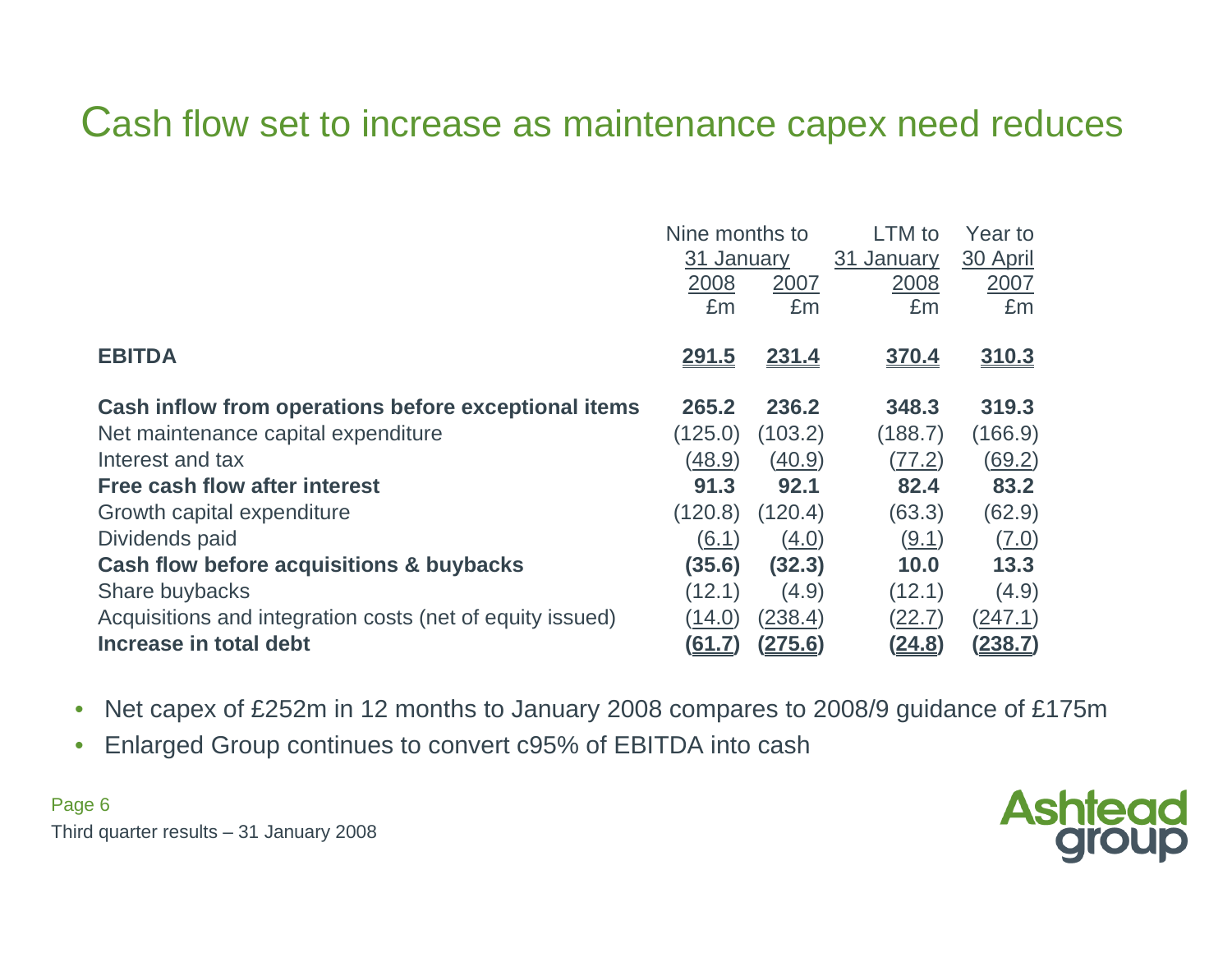# Net debt and leverage

|                                 |            | January    | April        |
|---------------------------------|------------|------------|--------------|
|                                 | 2008       | 2007       | 2007         |
|                                 | £m         | £m         | £m           |
| Floating rate ABL senior debt   | 579.6      | 552.1      | 506.1        |
| Fixed rate senior secured notes | 391.9      | 397.2      | 388.9        |
| Finance lease obligations       | 16.7       | 24.0       | 22.0         |
| Gross debt                      | 988.2      | 973.3      | 917.0        |
| Cash and cash equivalents       | (2.0)      | (1.2)      | (1.1)        |
| Net debt                        | 986.2      | 972.1      | <u>915.9</u> |
| LTM EBITDA*                     | 370.4      | 328.7      | <u>341.3</u> |
| Leverage                        | <u>2.7</u> | <u>3.0</u> | <u>2.7</u>   |

\* Pro forma for NationsRent

Despite £11m spent on the buyback and significant investment in fleet growth, net debt to EBITDA leverage remains well within our 2-3 times target and is set to reduce significantly

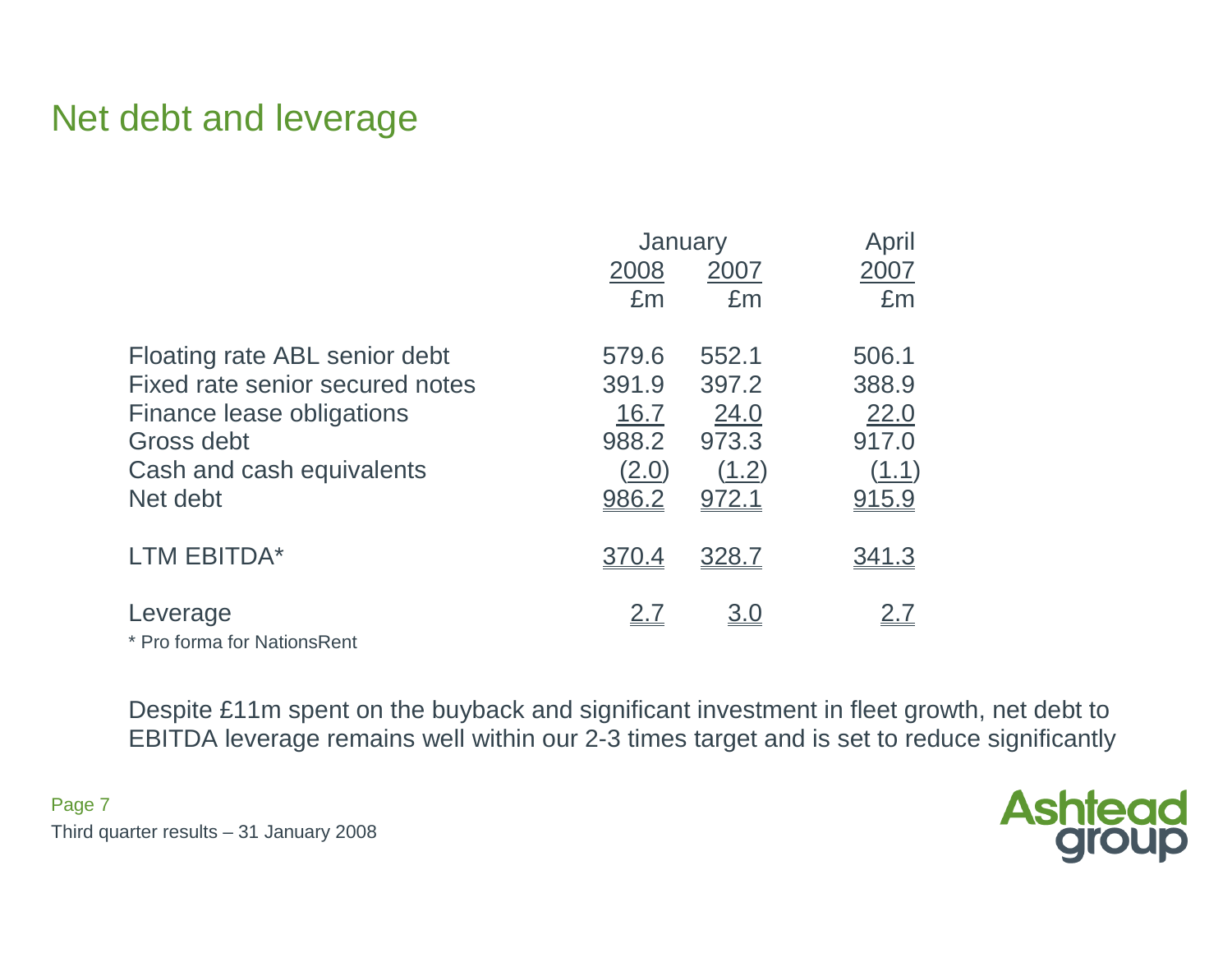Operational ReviewGeoff Drabble – chief executive

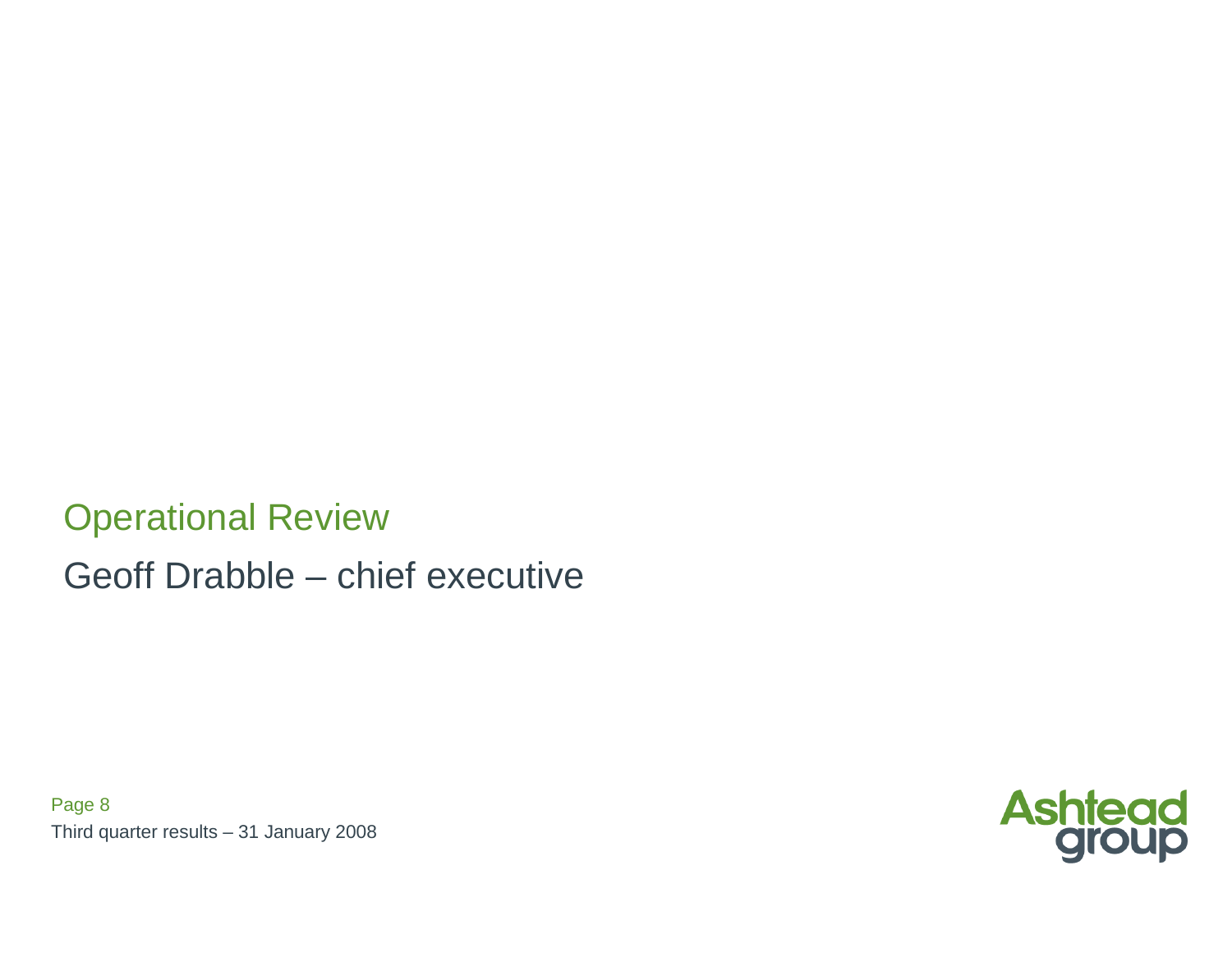# Sunbelt – trading results

|                                    |                | Third quarter |               | Nine months   |                               |               |
|------------------------------------|----------------|---------------|---------------|---------------|-------------------------------|---------------|
|                                    | 2008           | 2007          | Growth        | 2008          | 2007*                         | Growth        |
|                                    | $\mathsf{S}$ m | $\mathsf{Sm}$ | $\frac{0}{0}$ | $\mathsf{Sm}$ | \$m\$                         | $\frac{0}{0}$ |
| Rental and rental related revenues | 338.2          | 332.8         | $+2%$         | 1,092.0       | 1,077.9                       | $+1\%$        |
| <b>Sales</b>                       | 24.5           | 28.7          | $-15%$        | 79.8          | 111.3                         | $-28%$        |
| <b>Total revenues</b>              | 362.7          | 361.5         | $Nil\%$       | 1,171.8       | 1,189.2                       | $-1\%$        |
|                                    |                |               |               |               |                               |               |
| Operating profit                   | 69.4           | 58.1          | $+19%$        | 266.0         | 212.5                         | $+25%$        |
| <b>Margins</b>                     | 19.1%          | 16.1%         |               | 22.7%         | 17.9%                         |               |
| Return on Investment               |                |               |               | <u>14.1%</u>  | $\underline{n}/\underline{a}$ |               |

\* Pro forma for NationsRent

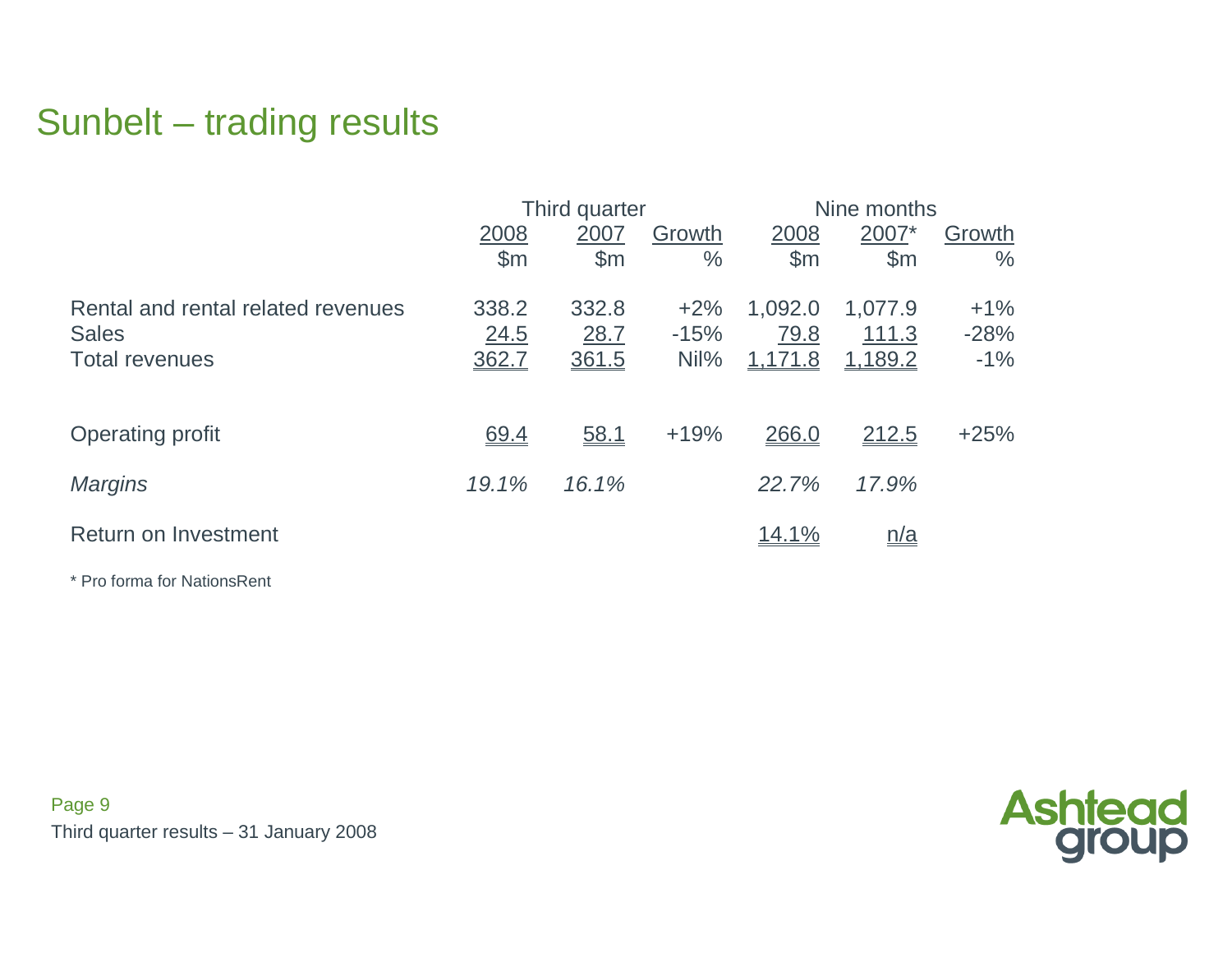**Sunbelt** 



EBITDA margin

#### Operating profit margin

- •Focus on margins has delivered
- Combined business margins now exceeding Sunbelt alone•
- Whilst further margin improvements available, focus can now shift to revenue growth  $\bullet$

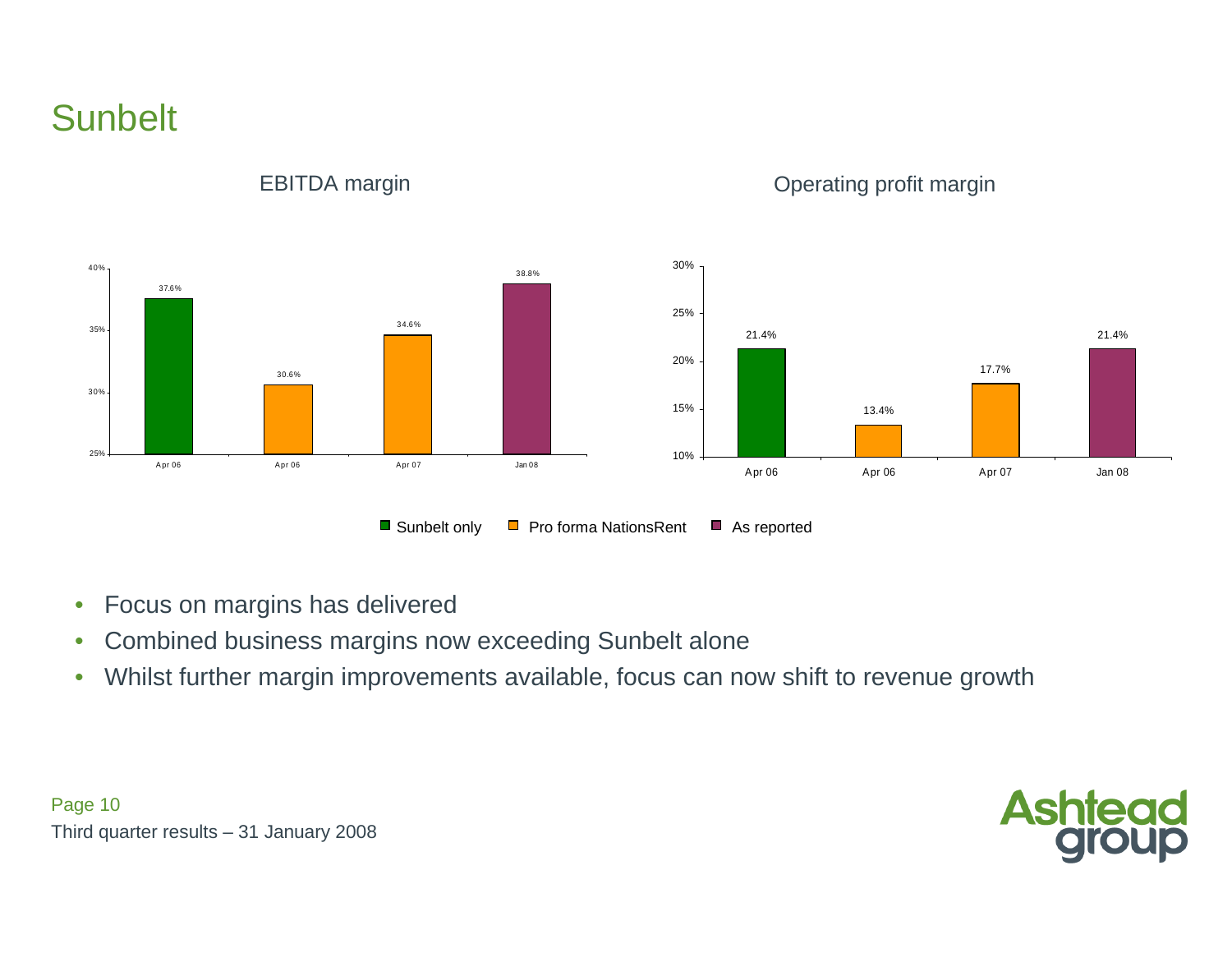#### Sunbelt – fleet sizeImproving physical utilisation and increasing fleet size starting to drive revenue



- •Year on year physical utilisation improvement throughout quarter <sup>3</sup>
- •This trend is expected to continue through Q4 and beyond
- Improved year on year utilisation together with larger fleet will drive revenue growth mitigated •to some extent by rate reduction

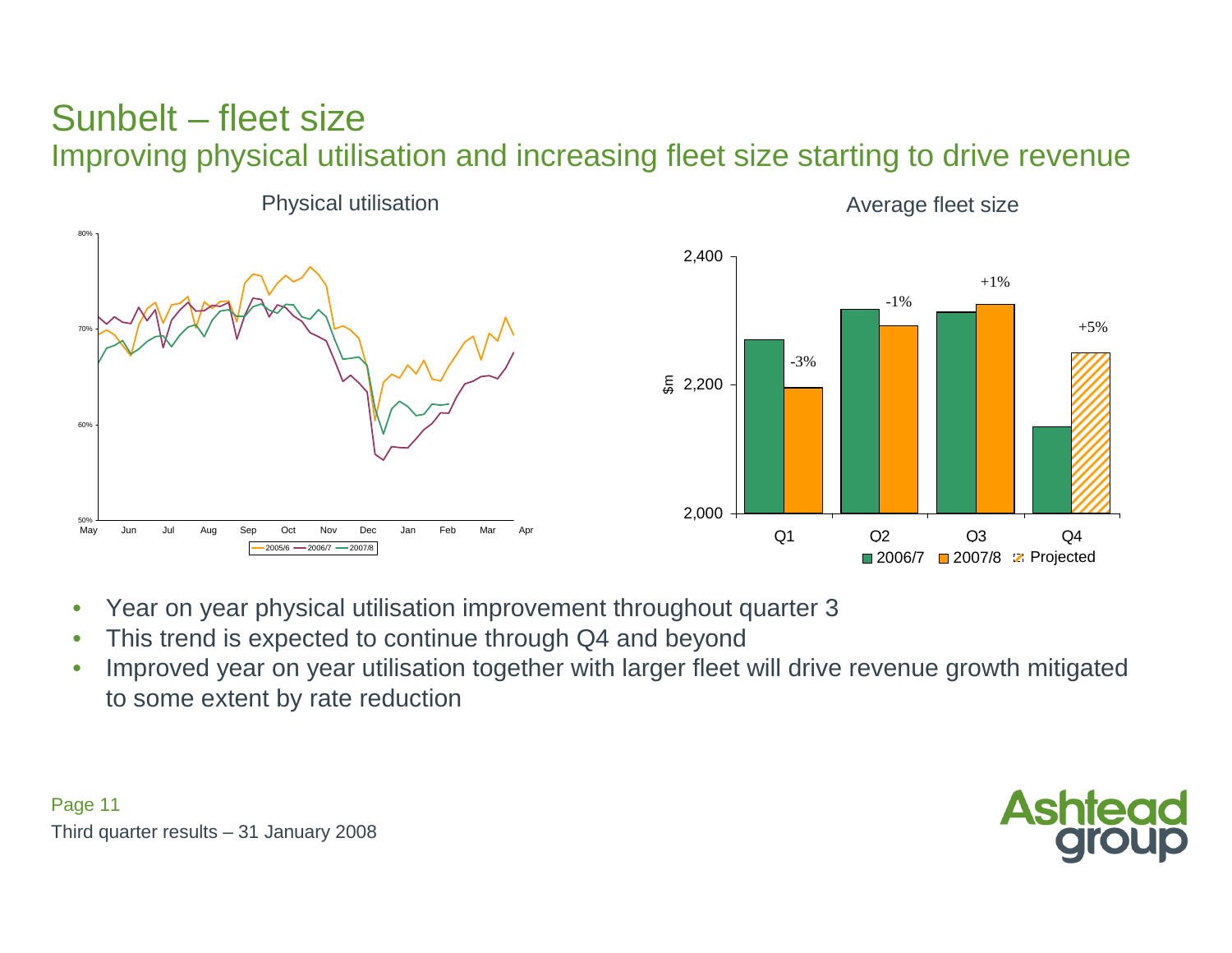# A-Plant – trading results

|                      |            | Third quarter |                | Nine months  |             |                |  |
|----------------------|------------|---------------|----------------|--------------|-------------|----------------|--|
|                      | 2008<br>£m | 2007<br>£m    | Growth<br>$\%$ | 2008<br>£m   | 2007*<br>£m | Growth<br>$\%$ |  |
| Revenue              | 51.2       | 48.2          | $+6%$          | <u>159.7</u> | 149.2       | $+7%$          |  |
| Operating profit     | 5.4        | 3.1           | $+77%$         | 21.9         | <u>14.8</u> | $+49%$         |  |
| <b>Margins</b>       | 10.6%      | 6.4%          |                | 13.7%        | 9.9%        |                |  |
| Return on Investment |            |               |                | 10.6%        | 8.4%        |                |  |

\* Pro forma for Lux

- •Strong utilisation maintained despite significant fleet growth in slower winter months
- •Growth supported by major account wins
- Top line growth together with improved operational efficiency generating strong margin and RoI •improvement

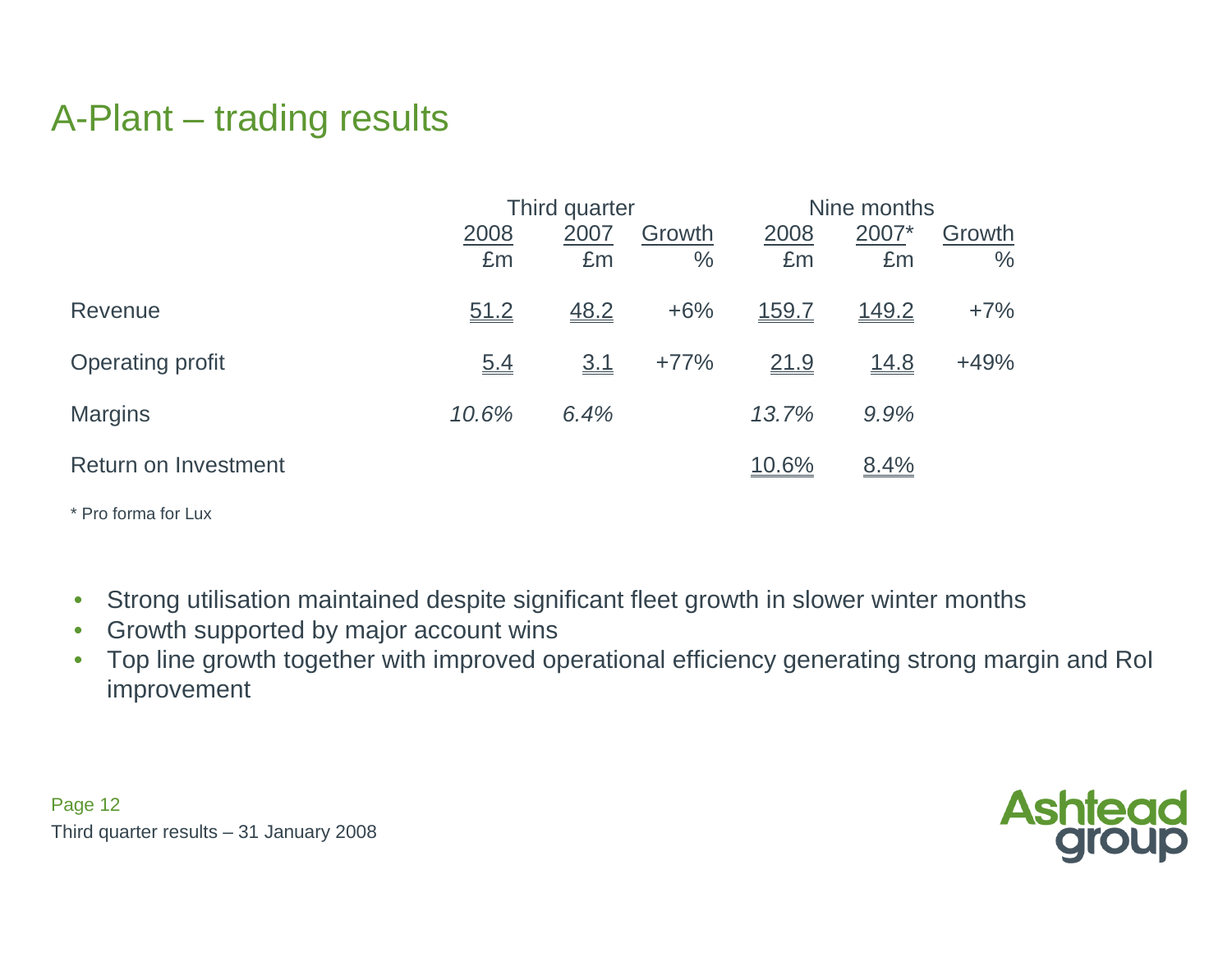# A-Plant – momentum continues



Apr 05 Apr 06 Apr 07 Jan 08



Third quarter results – 31 January 2008 Page 13

3%

5%

8%

**Ashtead**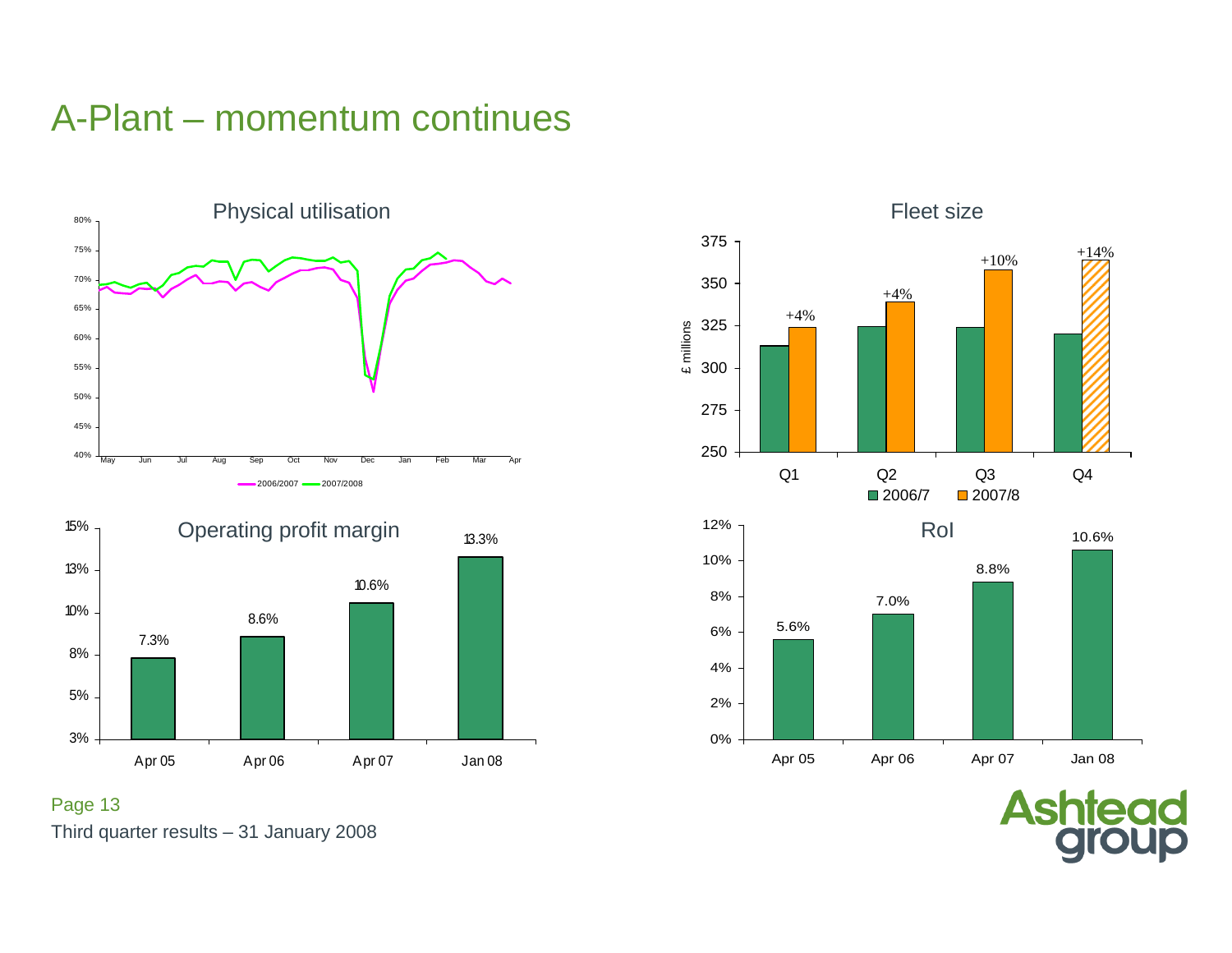# Technology – trading results

|                                 |       | Third quarter |         | Nine months       |             |               |  |  |
|---------------------------------|-------|---------------|---------|-------------------|-------------|---------------|--|--|
|                                 | 2008  | 2007          | Growth* | 2008              | 2007        | Growth*       |  |  |
|                                 | £m    | £m            | $\%$    | £m                | £m          | $\frac{0}{0}$ |  |  |
| Revenue                         | 6.5   | 5.0           | $+29%$  | 19.6              | <u>16.3</u> | $+20%$        |  |  |
| Operating profit                | 2.1   | 1.1           | $+96%$  | $\underline{7.3}$ | 4.4         | $+67%$        |  |  |
| <b>Margins</b>                  | 32.5% | 21.4%         |         | 37.3%             | 26.9%       |               |  |  |
| Return on Investment            |       |               |         | 47.6%             | 33.9%       |               |  |  |
| * At constant rates of exchange |       |               |         |                   |             |               |  |  |

 $\bullet$ The business continues to perform well in good market conditions for both onshore and offshore

 $\bullet$ The strategic review announced in December is progressing well

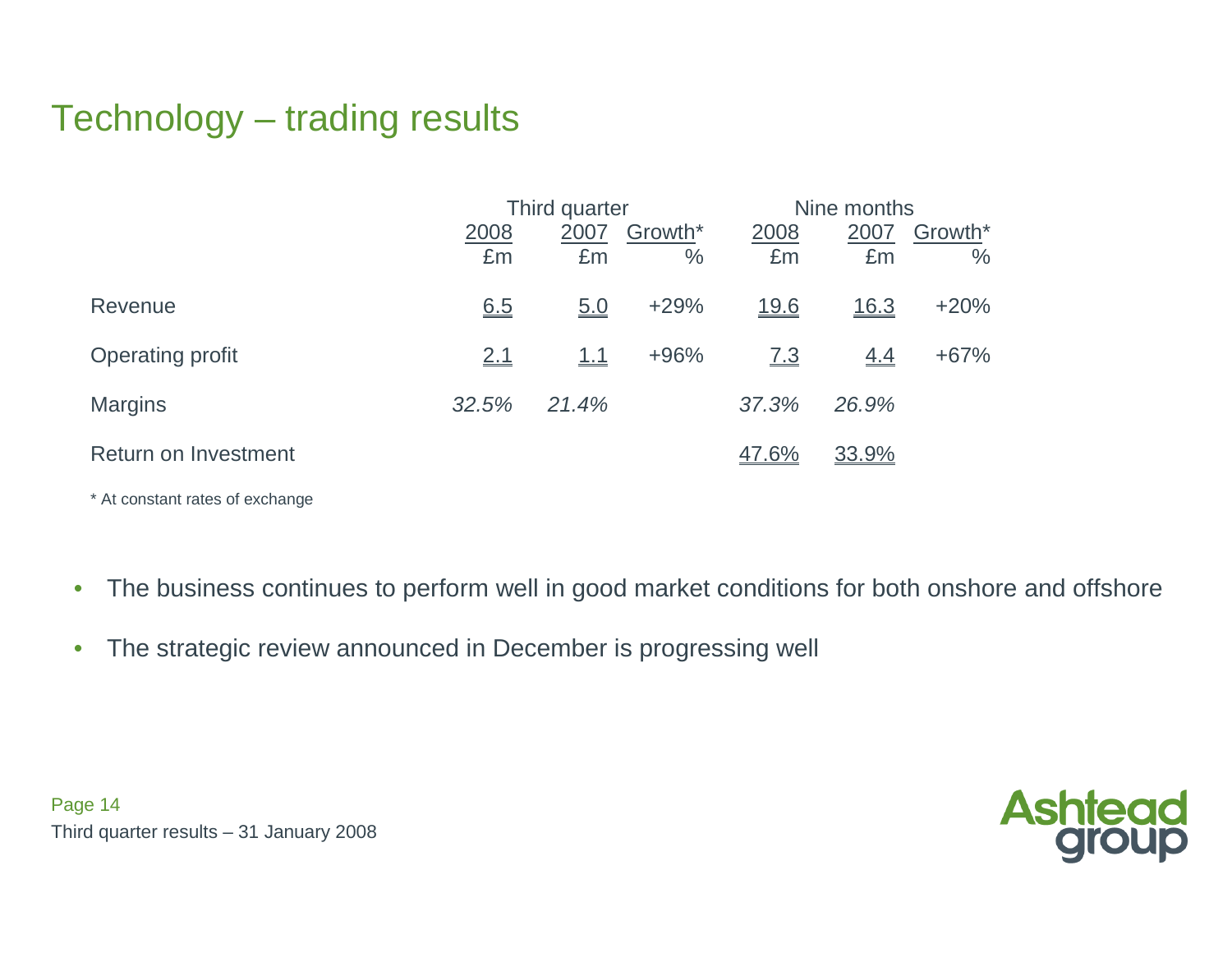- $\bullet$ All businesses continue to perform well in currently good markets
- $\bullet$ Positive metrics based on continual operational improvement
- $\bullet$ The Board remains confident in the Group's prospects for the full year and beyond



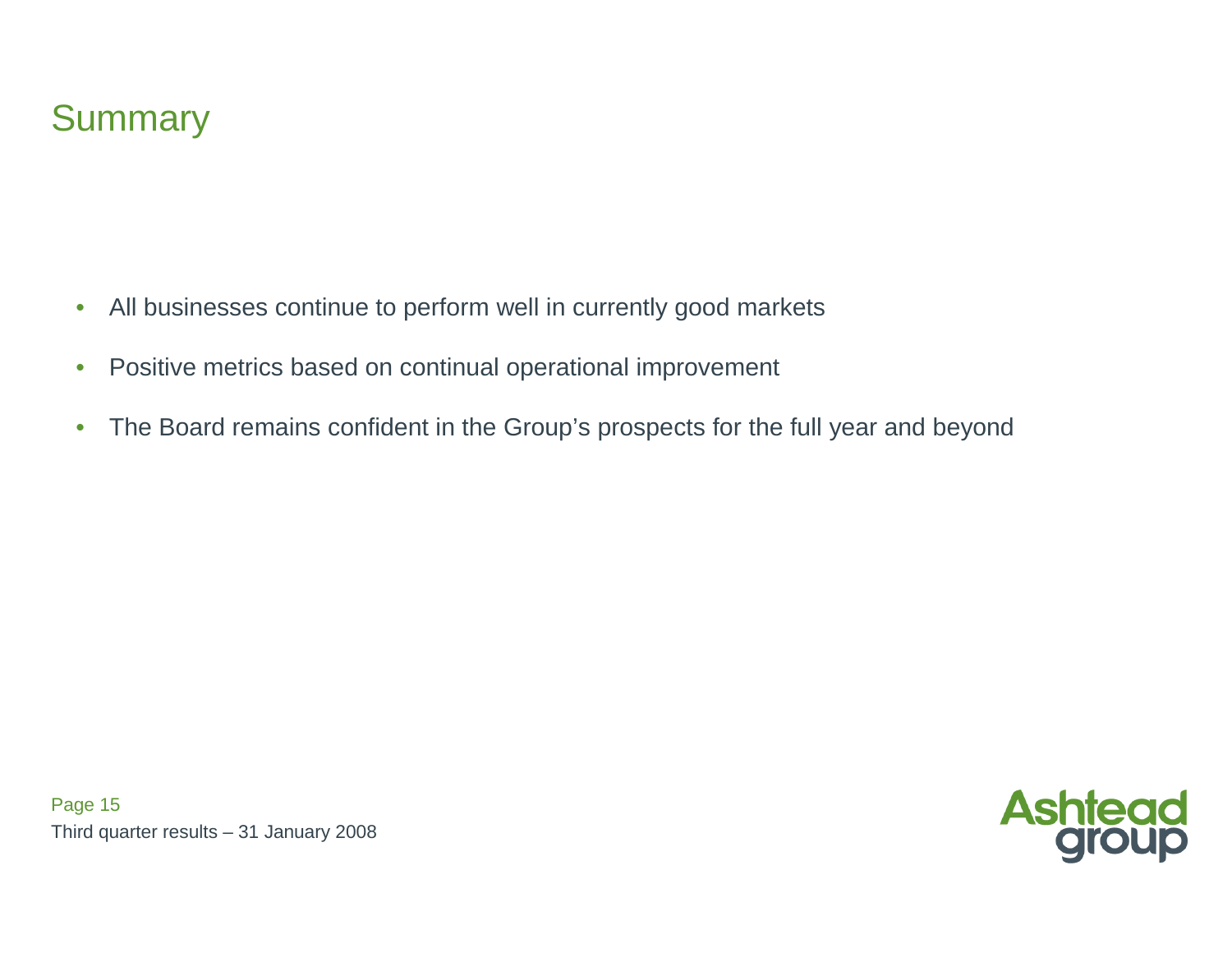# Appendices

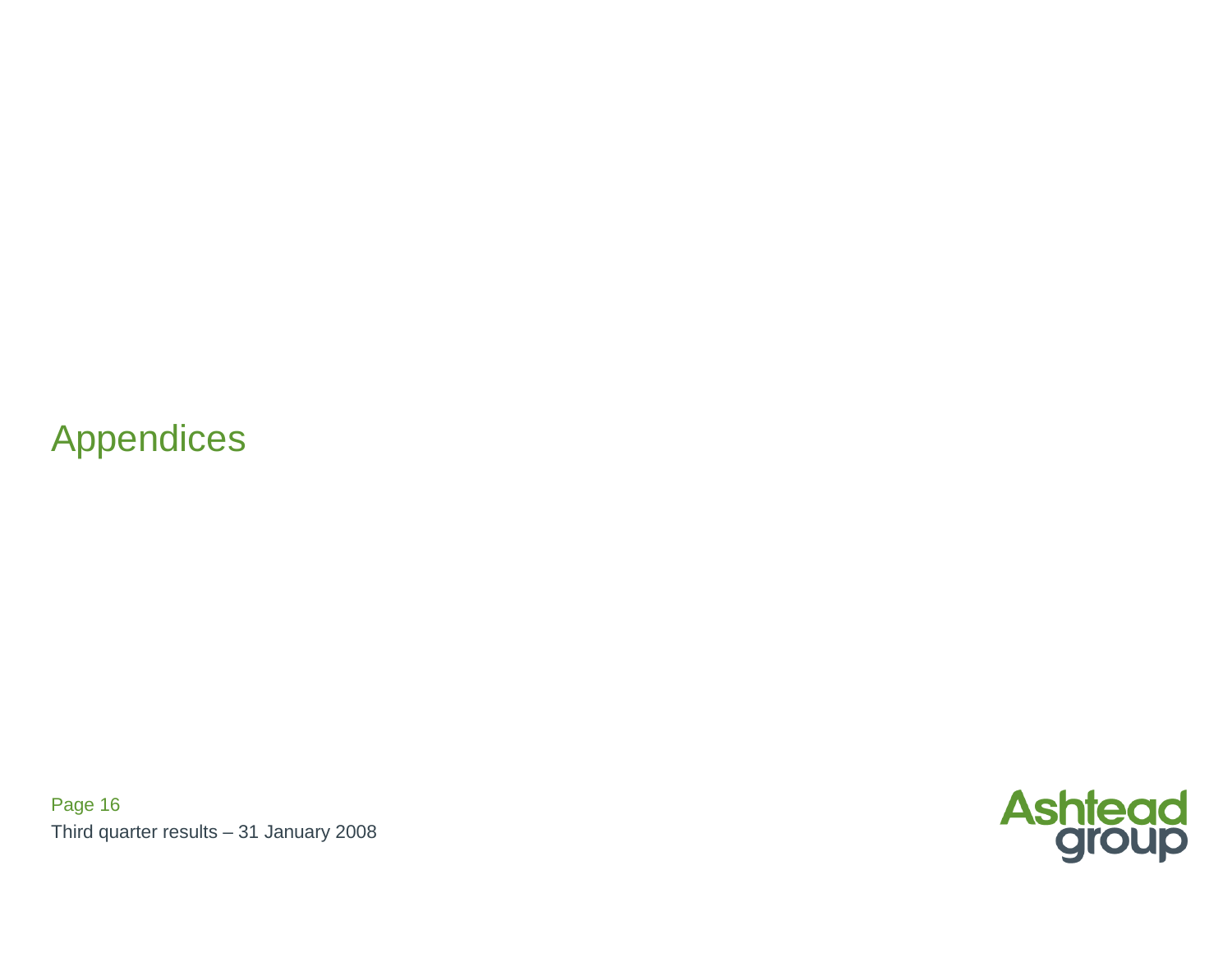# Divisional performance – third quarter

|                                                  |       |         |         |               | Underlying         |         |        |        |         |  |
|--------------------------------------------------|-------|---------|---------|---------------|--------------------|---------|--------|--------|---------|--|
|                                                  |       | Revenue |         | <b>EBITDA</b> |                    |         | profit |        |         |  |
|                                                  | 2008  | 2007    | Growth* | 2008          | 2007               | Growth* | 2008   | 2007   | Growth* |  |
|                                                  |       |         |         |               |                    |         |        |        |         |  |
| Sunbelt in \$m                                   | 362.7 | 361.5   | Nil %   | 137.2         | 121.9              | $+13%$  | 69.4   | 58.1   | $+19%$  |  |
|                                                  |       |         |         |               |                    |         |        |        |         |  |
| Sunbelt in £m                                    | 179.5 | 186.8   | Nil%    | 67.9          | 62.7               | $+13%$  | 34.4   | 29.8   | $+19%$  |  |
| A-Plant                                          | 51.2  | 48.2    | $+6%$   | 16.6          | 13.2               | $+26%$  | 5.4    | 3.1    | $+77%$  |  |
| <b>Ashtead Technology</b>                        | 6.5   | 5.0     | $+31%$  | 3.6           | 2.4                | $+53%$  | 2.1    | 1.1    | $+94%$  |  |
| Group central costs                              |       |         |         | (1.8)         | (1.8)              |         | (1.8)  | (1.8)  |         |  |
|                                                  | 237.2 | 240.0   | $+2%$   | 86.3          | $\underline{76.5}$ | $+17%$  | 40.1   | 32.1   | $+29%$  |  |
| Net financing costs                              |       |         |         |               |                    |         | (19.3) | (20.8) |         |  |
| Profit before tax, exceptionals and amortisation |       |         |         |               |                    |         | 20.8   | 11.3   |         |  |
| Exceptional items and amortisation               |       |         |         | (0.6)         | (9.2)              |         |        |        |         |  |
| Profit before taxation                           |       |         |         |               |                    |         | 20.2   | 2.1    |         |  |

\*At constant rates of exchange

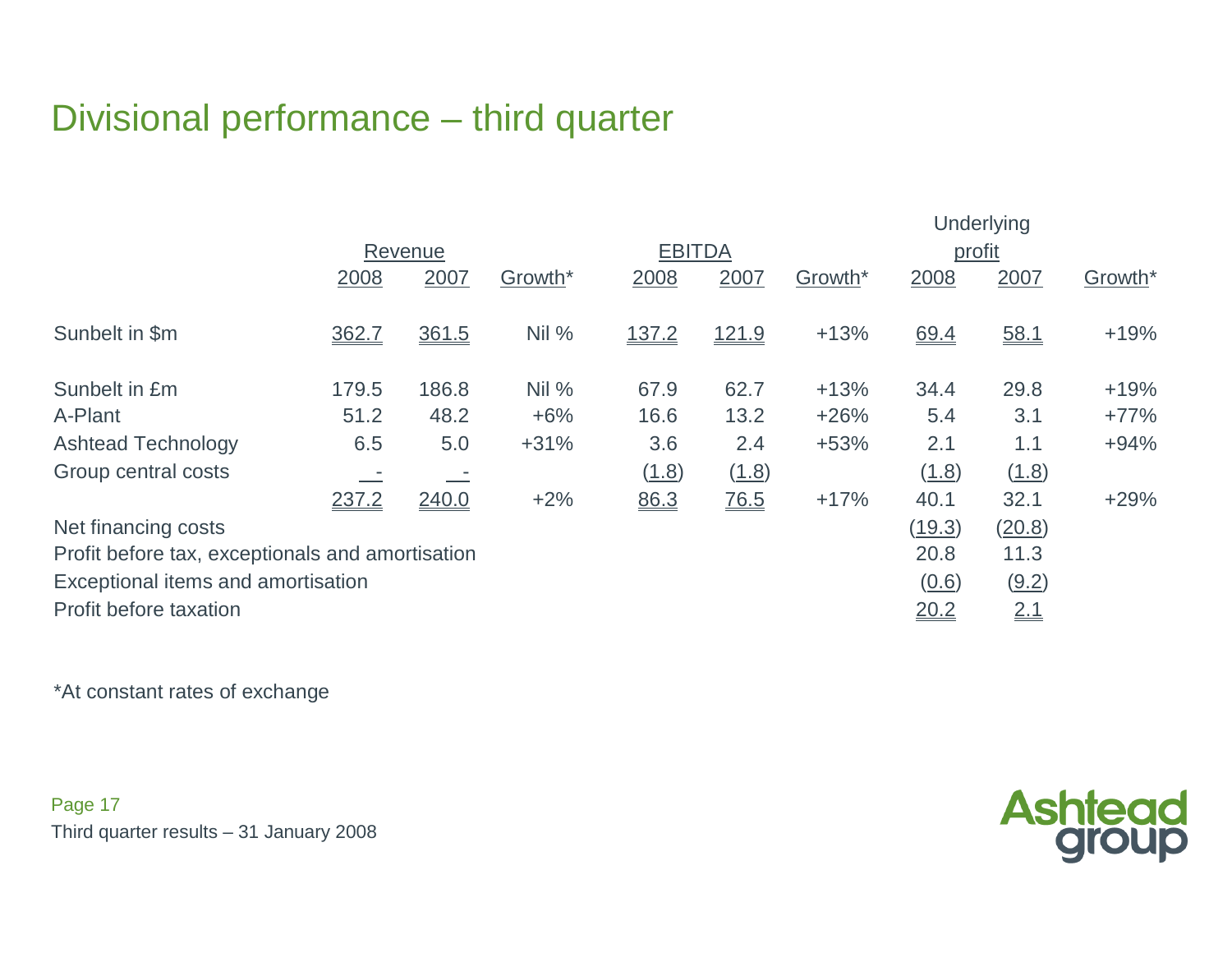# Divisional performance – nine months

|                                                  |         |         |         |               |       | Underlying |        |              |         |  |  |
|--------------------------------------------------|---------|---------|---------|---------------|-------|------------|--------|--------------|---------|--|--|
|                                                  |         | Revenue |         | <b>EBITDA</b> |       |            | profit |              |         |  |  |
|                                                  | 2008    | 2007    | Growth* | 2008          | 2007  | Growth*    | 2008   | 2007         | Growth* |  |  |
| Sunbelt in \$m                                   | 1,171.8 | 958.5   | $+22%$  | 467.7         | 352.2 | $+33%$     | 266.0  | <u>193.3</u> | $+38%$  |  |  |
| Sunbelt in £m                                    | 581.4   | 506.3   | $+22%$  | 232.0         | 186.0 | $+33%$     | 132.0  | 102.1        | $+38%$  |  |  |
| A-Plant                                          | 159.7   | 139.7   | $+14%$  | 54.2          | 43.2  | $+25%$     | 21.9   | 14.2         | $+55%$  |  |  |
| <b>Ashtead Technology</b>                        | 19.6    | 16.3    | $+24%$  | 11.5          | 8.0   | $+46%$     | 7.3    | 4.4          | $+67%$  |  |  |
| Group central costs                              |         |         |         | (6.2)         | (5.8) | $+6%$      | (6.2)  | (5.9)        | $+6%$   |  |  |
|                                                  | 760.7   | 662.3   | $+21%$  | 291.5         | 231.4 | $+33%$     | 155.0  | 114.8        | $+43%$  |  |  |
| Net financing costs                              |         |         |         |               |       |            | (57.5) | (49.1)       |         |  |  |
| Profit before tax, exceptionals and amortisation |         |         |         |               |       |            | 97.5   | 65.7         |         |  |  |
| Exceptional items and amortisation               |         |         |         |               |       |            | (1.6)  | (94.2)       |         |  |  |
| Profit before taxation                           |         |         |         |               |       |            | 95.9   | (24.5)       |         |  |  |

\*At constant rates of exchange

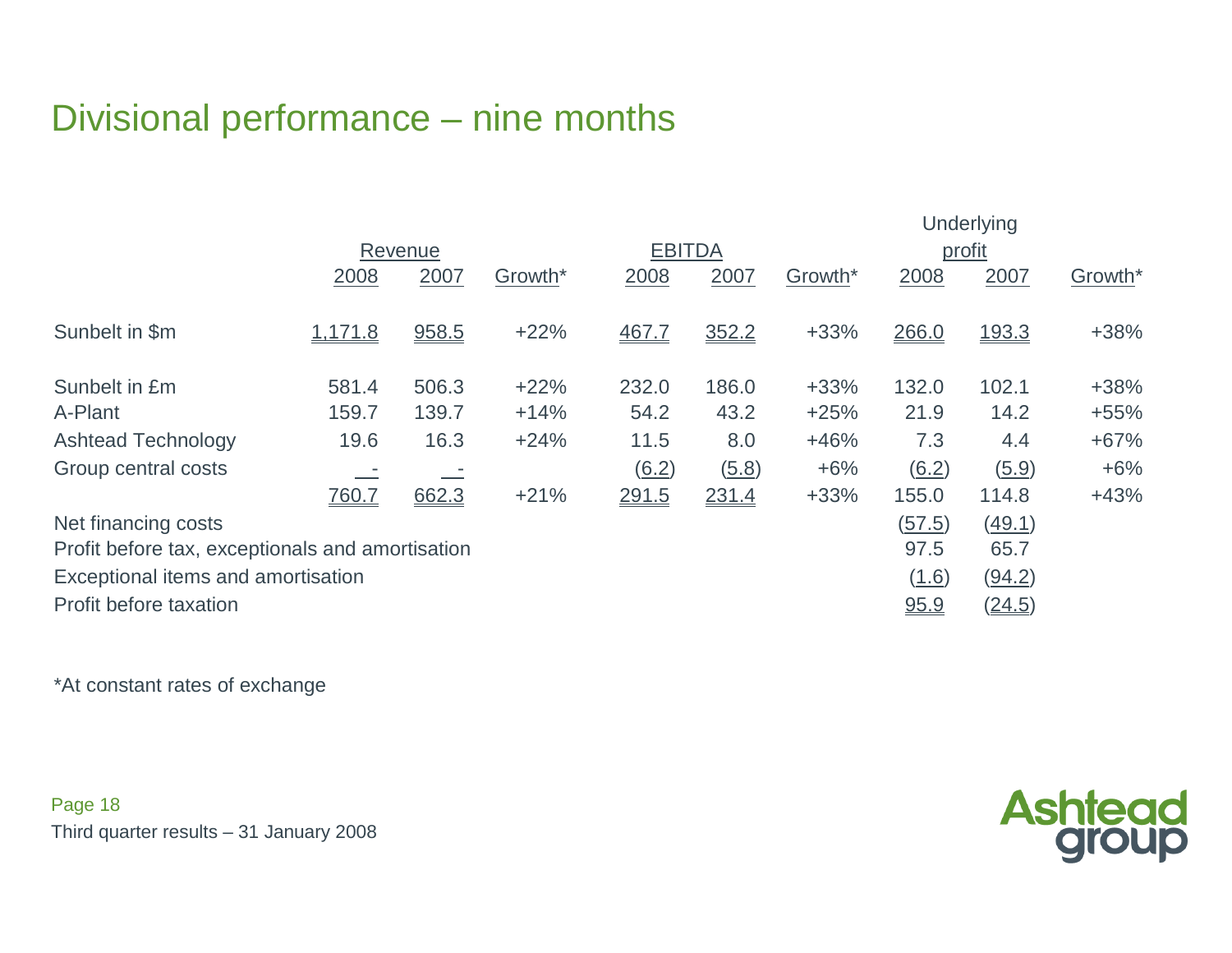# Divisional performance – twelve months to 31 January

|                                                  |         |         |                     | Underlying          |               |         |        |        |         |
|--------------------------------------------------|---------|---------|---------------------|---------------------|---------------|---------|--------|--------|---------|
|                                                  |         | Revenue |                     |                     | <b>EBITDA</b> |         | profit |        |         |
|                                                  | 2008    | 2007    | Growth <sup>*</sup> | 2008                | 2007          | Growth* | 2008   | 2007   | Growth* |
| Sunbelt in \$m                                   | 1,521.2 | 1,161.2 | $+31%$              | 590.5               | 424.6         | $+39%$  | 325.8  | 231.0  | $+41%$  |
| Sunbelt in £m                                    | 759.7   | 621.9   | $+31%$              | 294.6               | 227.3         | $+39%$  | 162.4  | 123.7  | $+41%$  |
| A-Plant                                          | 209.9   | 181.5   | $+16%$              | 69.9                | 55.2          | $+26%$  | 27.8   | 18.5   | $+52%$  |
| <b>Ashtead Technology</b>                        | 24.9    | 20.6    | $+25%$              | 14.5                | 10.3          | $+45%$  | 9.1    | 5.5    | $+66%$  |
| Group central costs                              |         |         |                     | $\underline{(8.6)}$ | (7.0)         | $+21%$  | (8.6)  | (7.2)  | $+21%$  |
|                                                  | 994.5   | 824.0   | $+27%$              | 370.4               | 285.8         | $+37%$  | 190.7  | 140.5  | $+44%$  |
| Net financing costs                              |         |         |                     |                     |               |         | (77.5) | (60.3) |         |
| Profit before tax, exceptionals and amortisation |         |         |                     |                     |               |         | 113.2  | 80.2   |         |
| Exceptional items and amortisation               |         |         |                     |                     |               |         | (25.3) | (94.6) |         |
| Profit before taxation                           |         |         |                     |                     |               |         | 87.9   | (14.4) |         |

\*At constant rates of exchange

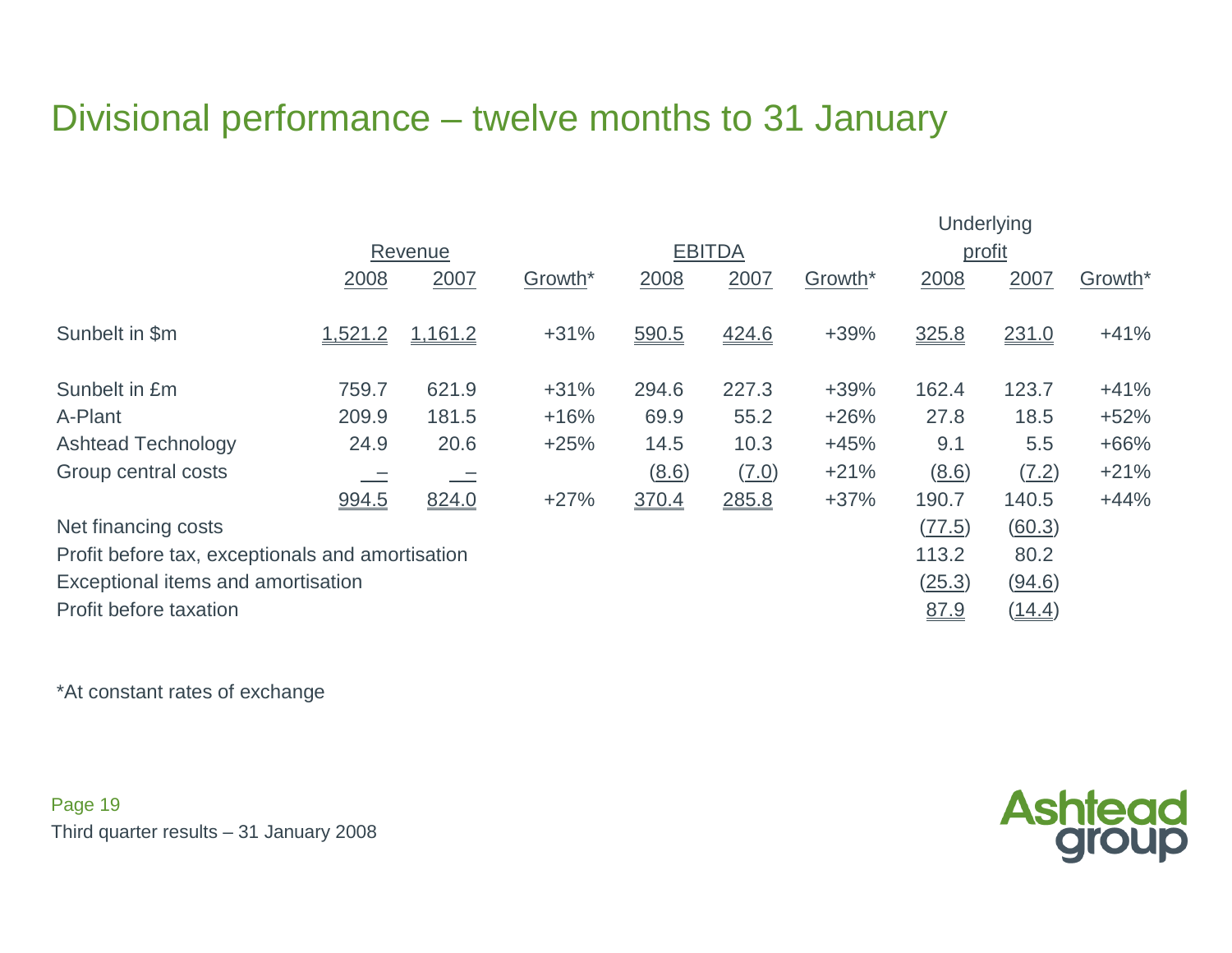# Sunbelt & NationsRent – Proforma combined performance

|                                  |                | 2005/6         |       |               |               |                |       | 2006/7         |                |                | 2007/8         |               |                |
|----------------------------------|----------------|----------------|-------|---------------|---------------|----------------|-------|----------------|----------------|----------------|----------------|---------------|----------------|
|                                  | Q <sub>1</sub> | Q2             | Q3    | Q4            | <b>FY</b>     | Q <sub>1</sub> | Q2    | Q <sub>3</sub> | Q <sub>4</sub> | <b>FY</b>      | Q <sub>1</sub> | Q2            | Q <sub>3</sub> |
|                                  | \$m            | $\mathsf{S}$ m | \$m\$ | $\mathsf{Sm}$ | $\mathsf{Sm}$ | $\mathsf{Sm}$  | \$m\$ | \$m\$          | \$m\$          | $\mathsf{S}$ m | \$m\$          | $\mathsf{Sm}$ | $\mathsf{Sm}$  |
| Revenue                          |                |                |       |               |               |                |       |                |                |                |                |               |                |
| Sunbelt (as previously reported) | 186.8          | 220            | 209.2 | 202.7         | 818.7         | 234.0          | 363.0 | .5<br>361      | 349.4          | .307.9         | 388.5          | 420.6         | 362.7          |
| <b>NationsRent</b>               | 150.6          | 166.2          | 144.5 | 144.5         | 605.8         | 171.3          | 59.4  | 0.0            | 0.0            | 230.7          | 0.0            | 0.0           | 0.0            |
| Pro-forma combined               | 337.4          | 386.2          | 353.7 | 347.2         | ,424.5        | 405.3          | 422.4 | 361.5          | 349.4          | 1,538.6        | 388.5          | 420.6         | 362.7          |
| Growth                           |                |                |       |               |               | 20.1%          | 9.4%  | 2.2%           | 0.6%           | 8.0%           | $-4.1%$        | $-0.4%$       | Nil %          |
| Operating profit                 |                |                |       |               |               |                |       |                |                |                |                |               |                |
| Sunbelt (as previously reported) | 38.4           | 57.6           | 41.8  | 37.7          | 175.5         | 57.1           | 78.1  | 58.1           | 59.8           | 253.1          | 84.8           | 111.8         | 69.4           |
| <b>NationsRent</b>               | 11.4           | 14.8           | (7.3) | (4.0)         | 14.9          | 10.7           | 8.5   | 0.0            | 0.0            | 19.2           | 0.0            | 0.0           | 0.0            |
| Pro-forma combined               | 49.8           | 72.4           | 34.5  | 33.7          | 190.4         | 67.8           | 86.6  | 58.1           | 59.8           | 272.3          | 84.8           | 111.8         | 69.4           |
| Growth                           |                |                |       |               |               | 36.1%          | 19.7% | 68.5%          | 77.5%          | 43.1%          | 25.1%          | 29.1%         | 19.4%          |
| Operating margins                | 14.8%          | 18.7%          | 9.8%  | 9.7%          | 13.4%         | 16.7%          | 20.5% | 16.1%          | 17.1%          | 17.7%          | 21.8%          | 24.1%         | 19.1%          |